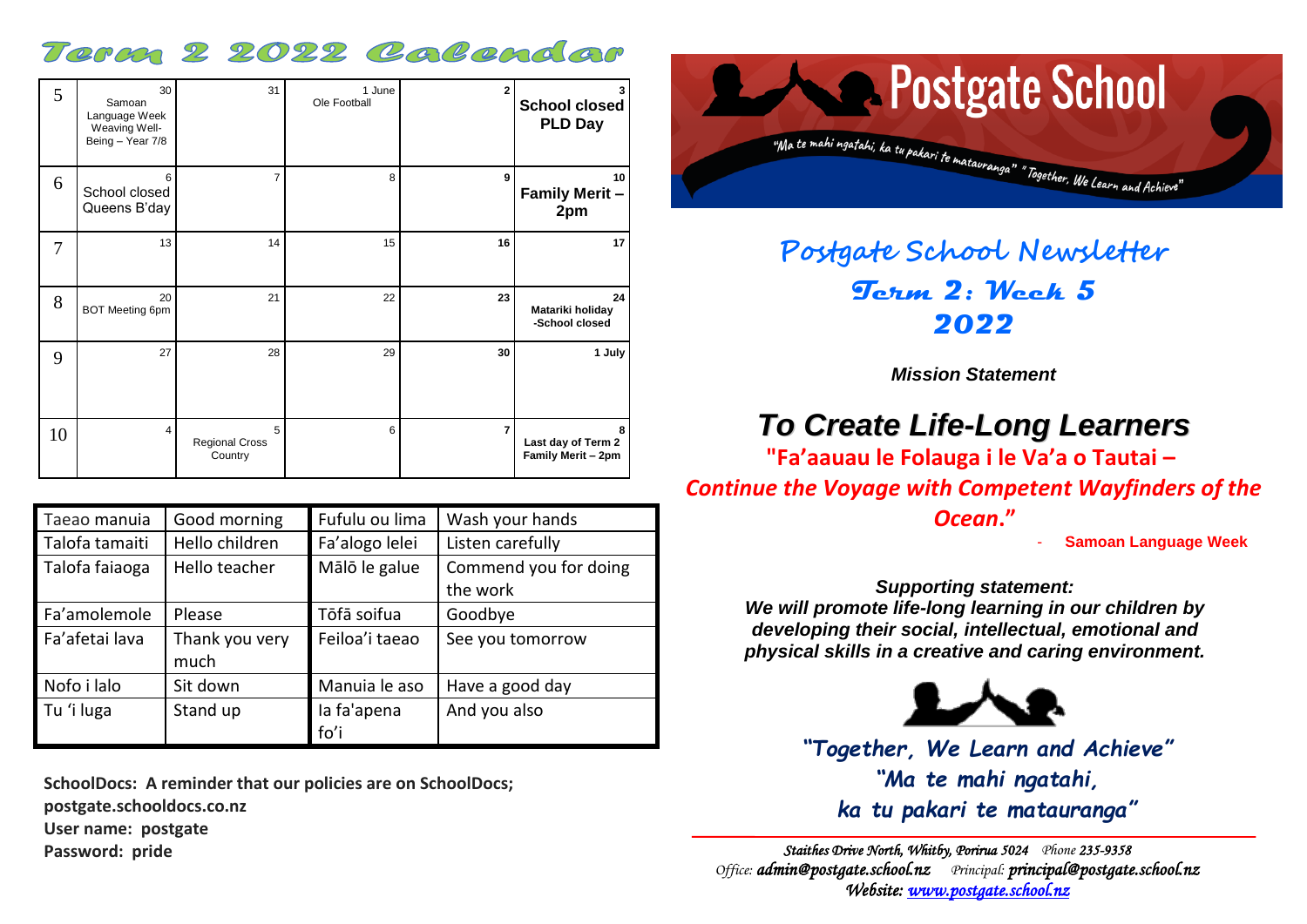#### May 30, 2022 **Kia ora mai anō tātou katoa whānau**

## **Talofa Lava Aiga**

## **Samoan Language Week:**

"**Ia a'oa'oina ma ausia fa'atasi tatou uma**"

"Together, We Learn and Achieve"

"Ma te mahi ngatahi, ka tu pakari te matauranga"

Due to the very unlike Samoan conditions outside, we have deferred our flag raising ceremony to the next fine break in the weather.

We are asking our Samoan community to please come into their child's classroom this week to share their culture, their Fa'a Samoa,

This year's theme for Vaiaso o le Gagana Samoa - Samoa Language Week is Fa'aauau le Folauga i le Va'a o Tautai - *Continue the Voyage with Competent Wayfinders of the Ocean.*

As part of this year's overarching theme of 'Sustainability', the Samoan community chose a theme that would reflect the journey of language revitalisation and maintenance as well as recognising the importance of having the right tools, good leadership skills, relationships and the correct medium (va'a) that is adaptable to faring the ocean and its elements.

This year marks 12 years since Samoa Language Week has been celebrated in Aotearoa New Zealand. Following on from 2021, Samoa Language Week 2022 is led by three key organisations – FAGASA, Fotu ō Malama and SAASIA.

2022 is also a significant year for the Samoan community, being the 60th anniversary of Samoa Independence. Communities are organising activities to commemorate this milestone, which coincides with Samoa Language Week.

Samoa has a unique historical relationship with New Zealand. It is the only nation that New Zealand has a Treaty of Friendship. The Treaty of Friendship between Samoa and New Zealand is about a commitment to partnership, friendship and a mutual endeavour to obtain for Tagata Samoa fuller opportunities for social progress. Language is critical in achieving this.

Also, if we pronounce your name, your child's name, or your family name incorrectly, please let us know. There was a great article a few years ago by Teuila Fuatai entitled "Saying Names Right is About Respecting Cultural Identity". This is for any child at our school.

We hope that everyone will draw on the skills and expertise of those who speak Pacific languages, and be brave, and have a go at speaking Samoan! Have a go today:

• Tālofa lava: Hello (formal)

- Mālō le soifua: Hello/Good health
- 'O ā mai 'oe? How are you? (to one person only)
- Manuia fa'afetai: Good, thank you
- Manuia le aso: Have a great day
- Tōfā soifua: Good bye (formal)
- Uso A male (tama) referring to his brother calls him 'uso'
- Uso- A female (teine) referring to her sister calls her 'uso'

But, a male cannot refer to a female as an uso and vice versa.

Promoting and preserving language and culture is an ongoing journey that never ends with one generation and this is true for all languages.

**POSTGATE SCHOOL IS CLOSED ON FRIDAY 3rd JUNE. Teacher Professional Learning Day at Aotea College.**

**Postgate School is closed on Monday 6th June – Queens Birthday – Public holiday.**

**Faafetai Lava/ Thank You:** With Theresa away from the office last week, a huge thank you to the many parents who are using the HERO app (your first go to) or are ringing or emailing to report an absence.

**Emergency Notification Drill:** On Wednesday we will be having an Emergency Notification Drill, just for parents and caregivers. Staff and pupils will not be involved. This is to check that you are able to receive any emergency notifications sent out from Postgate. There are many reasons why we may send an emergency notification. These include having to close the school because of health and safety reasons, we are in lockdown, a natural disaster has occurred or we have to close Postgate School.

The drill is set for Wednesday, 12noon.

Your youngest child will come home with a paper newsletter for you to fill out and return to school.

**COVID update:** As of early this morning, we have 9 students (that we know of) either with COVID or isolating because of COVID. Thank you for letting us know as this helps us monitor the situation at school.

There are a couple of cases where only the Postgate student has it in the family which may mean they caught it at school. However, research shows that student to student transmission is unlikely.

There are 65 children away from school today, for a variety of reasons; colds, coughs, flu, COVID, isolating, Monday, or unknown.

We strongly recommend that children, if they can, wear a face mask in class.